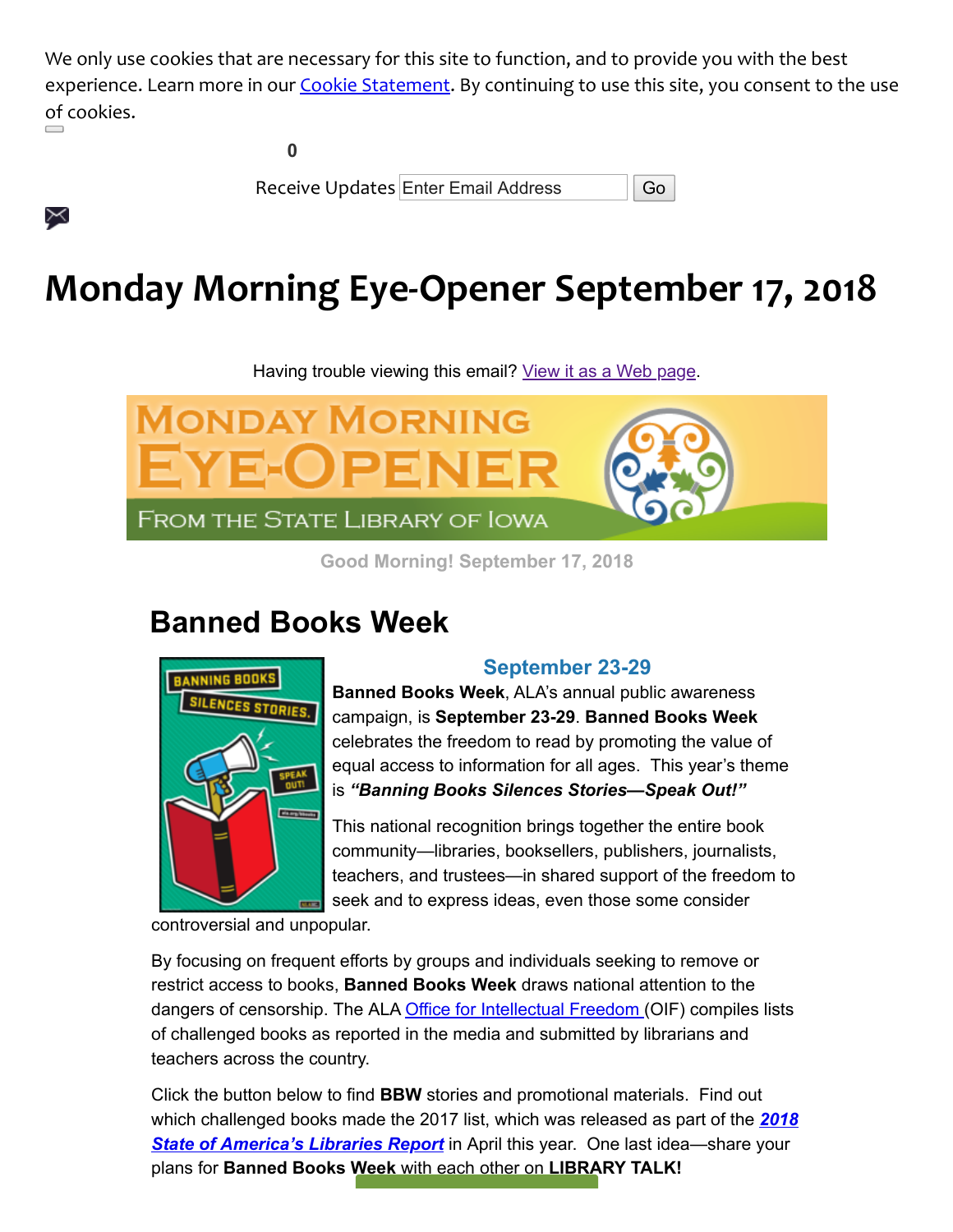## **Iowa Library Association Conference**

#### **October 3-5 in Cedar Rapids**

All roads lead to Cedar Rapids in October! That's the host city for the **2018 Iowa Library Association Fall Conference**, October 3-5 at the **Hilton Doubletree & Cedar Rapids Convention Center.** This year's conference theme is **"Access-Connections-Action."**



There are lots of things to enjoy, in addition to keynote speakers and concurrent sessions—like the **Grand Opening of Exhibits on Wednesday Oct 3** (3:00- 6:00PM) The exhibit hall will boast an Author Fair and a scavenger hunt offering attendees a chance to win a Visa cash card. This is followed by a **welcome reception at Cedar Rapids Public Library** (6:30-8:00PM)

Choose from two events on Thursday night: **Trivia Night** returns, alongside a firsttime **Speed Mentoring** option. Pre-registration is required to participate in either of these, the cost is \$33.00 and includes dinner.

With three pre-conference workshops on Wednesday and dozens of sessions Thursday-Friday, the **ILA Annual Conference** is always a premier learning and networking opportunity. It's not too late to register—in fact, **Early Bird Registration** is open until **September 21st**. The full conference schedule is posted on ILA's website

**[ILA Conference Details](https://www.iowalibraryassociation.org/index.php/conference?utm_medium=email&utm_source=govdelivery)**

# **National Library Card Sign-Up Month...**



### **Each Year In September**

September is the time when the American Library Association joins public libraries nationwide to highlight the value of a library card. Since 1987, **Library Card Sign-up Month** has been held each September to mark the beginning of the school year. Libraries work to remind parents and youth that signing up for a library card is the first step towards academic achievement and lifelong

learning.

This effort is credited to former U.S. Secretary of Education William Bennett who said: *"Let's have a national campaign...every child should obtain a library card*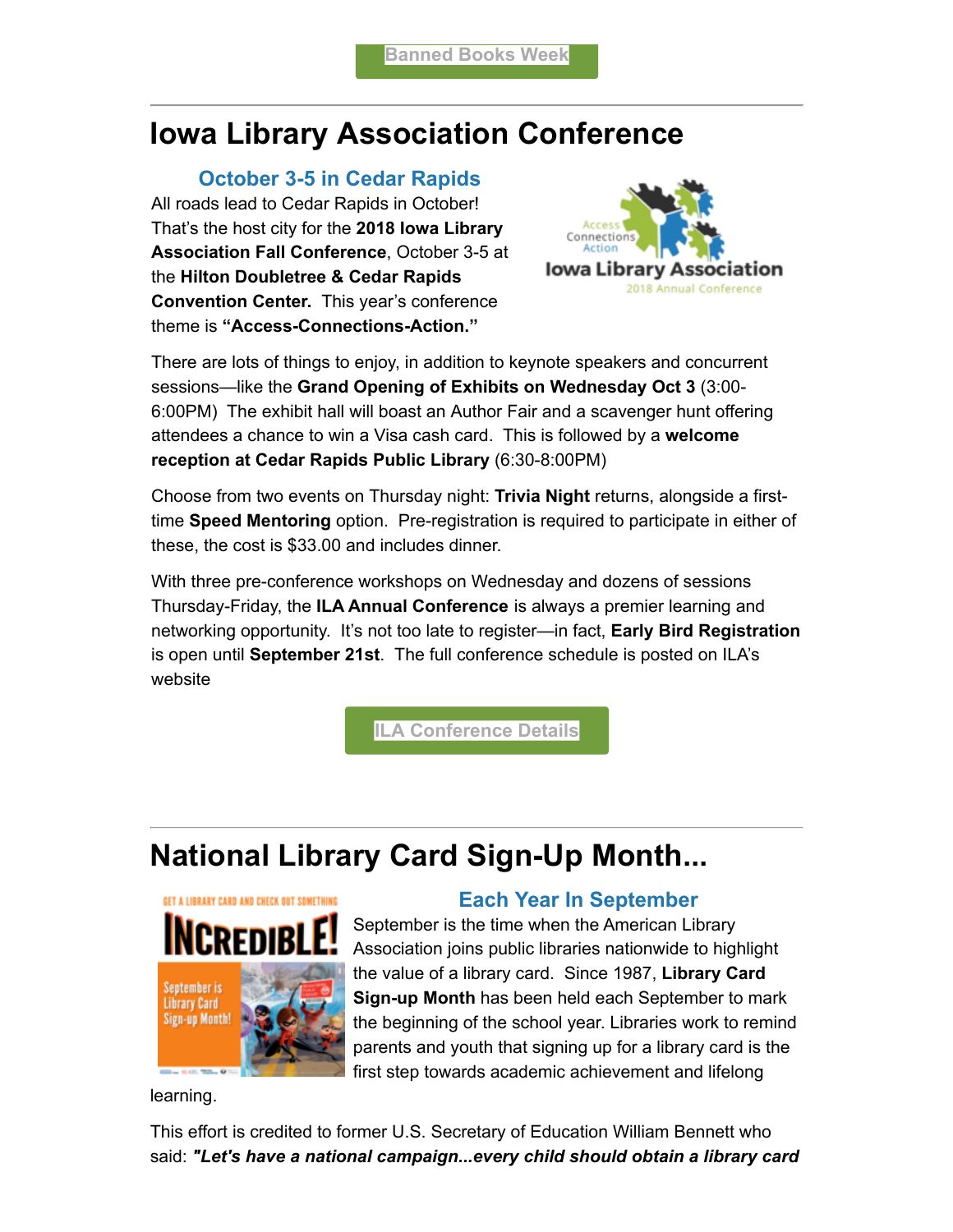*and use it."* Since then, thousands of public and school libraries join the campaign to ensure every child does just that, helping parents and caregivers save hundreds of dollars on educational resources and services for students. From access to STEAM programs, e-resources, educational apps, in-person and virtual homework help, a library card provides all that. Proving again that a library card is critical to learning, not to mention a very cost-effective back-to-school item!

This year, Disney Pixar's superhero family, the Incredibles, figures prominently in all promotions. Find great promo items, including a printable graphic asking patrons of all ages to answer **"My Library is Incredible Because…"** Find that, along with this year's posters, bookmarks, stickers, and toolkit at ALA

**[National Library Card Sign-Up](http://www.ala.org/conferencesevents/celebrationweeks/card?utm_medium=email&utm_source=govdelivery)**



#### **This Week And Next ...**

The fall round of **Public Library Management 1** begins on Tuesday this week **September 18**. Plus another **Presentation Pointers: Using Infographics** workshop is scheduled for Wednesday **September 19** at **Humboldt Public Library.**

**Edge Assessment Work Sessions** are taking place in many locations across the state in September. Offered ahead of the **State Library Leaning Circuits** in October, these work sessions are a chance to complete the **Edge Assessment** together as a group, with laptops and assistance on-site. Register for the one nearest you in the [C.E. Catalog.](https://statelibraryofiowa.lmscheckout.com/Course/index?utm_medium=email&utm_source=govdelivery)

Finally, this reminder: mentioned last week in this space, the State Library has developed a **Continuing Education Needs Assessment** as part of our FY18-FY22 Strategic Plan. The needs assessment will give us a comprehensive look at the training needs of all Iowa librarians. It will also help inform our annual education planning. Regardless of what job you do at your library, we want to hear which topics you need to learn more about.

Many topic areas are addressed; we ask that you rate your knowledge on each topic as **"Low-Medium-High."** For topics not related to the work you do, there's the additional answer option "Not applicable to my position."

This survey should take about 15 minutes to complete, note it closes at 4:30PM on **September 24.** Click here to open—thanks for your time and your feedback! [https://www.surveymonkey.com/r/2018CEneeds](https://www.surveymonkey.com/r/2018CEneeds?utm_medium=email&utm_source=govdelivery)

> **Monday Morning Eye-Opener Editor:** [Bonnie McKewon](mailto:bonnie.mckewon@iowa.gov)